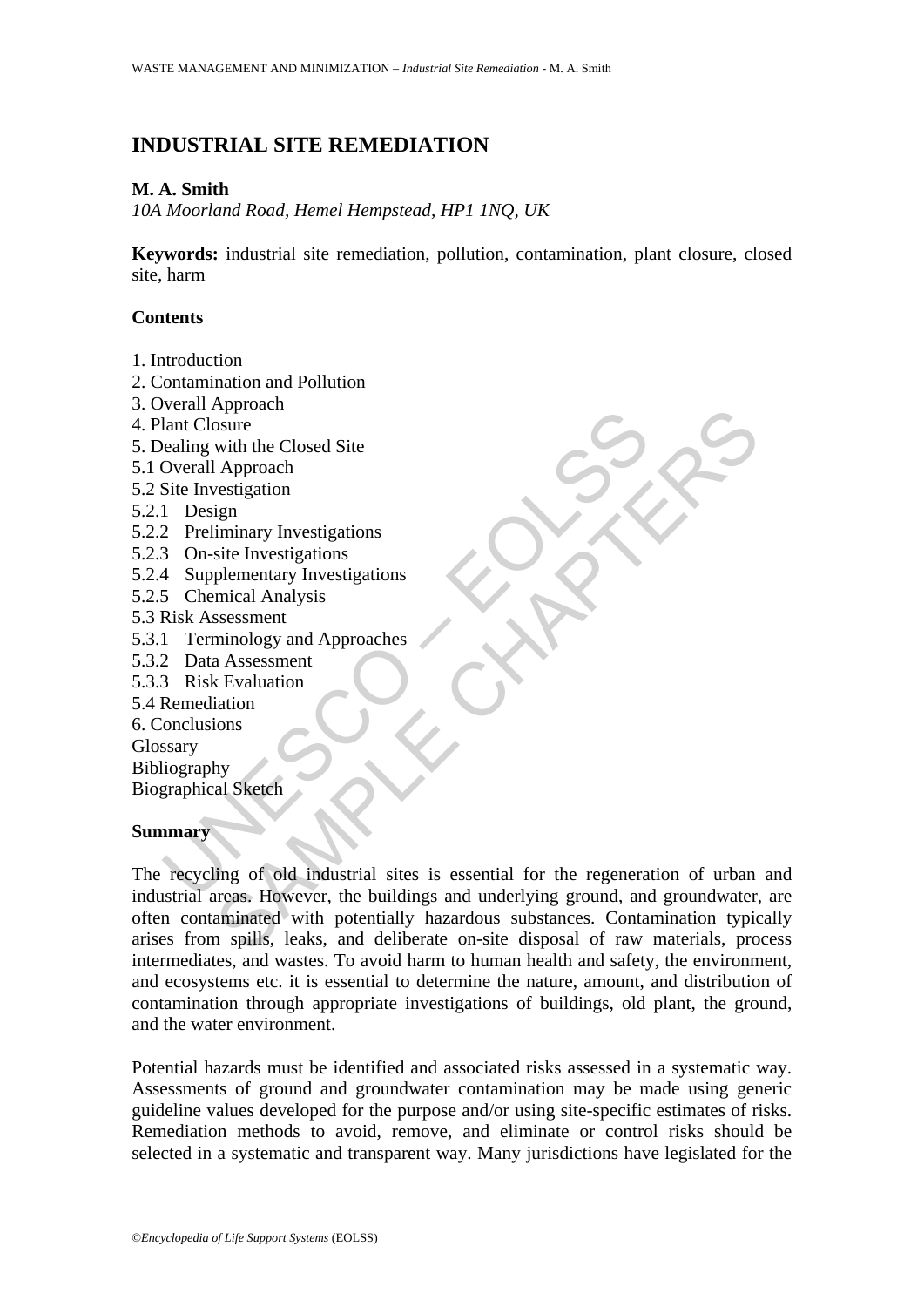identification of potentially contaminated sites, mandatory action to deal with "problem" sites that are an immediate threat to human health or the environment; to control the re-development and re-use of buildings and sites that may be contaminated. Whilst there is a large legacy from the past to be cleaned-up, recent legislation in many jurisdictions requires site occupiers to preserve the quality of the land that they temporarily occupy. This should help to reduce problems in future years.

## **1. Introduction**

During use for industry, commerce, and waste disposal, land commonly becomes contaminated with potentially hazardous substances and materials. These substances and materials may be hazardous to humans (e.g. because they are toxic), ecological systems, the water environment, structures, and, on occasion, other targets. Industrial site remediation is the process whereby the hazards and risks posed by potentially hazardous substances are identified and assessed, and the site then made fit for a similar or different purpose. More narrowly, remediation is applied to activities to deal with hazards and risks once they have been identified and assessed.

remediation is the process whereby the hazards and risks po<br>remediation is the process whereby the hazards and risks po<br>radous substances are identified and assessed, and the site then ma<br>ifferent purpose. More narrowly, r iation is the process whereby the hazards and risks posed by potent<br>aidion is the process whereby the hazards and risks posed by potent<br>substances are identified and assessed, and the site then made fit for a sin<br>t purpose The problems posed by contaminated sites were recognized in a number of countries (e.g. Germany, the Netherlands, United Kingdom, and USA) over twenty years ago. Many industrialized countries have established legally based regimes for identification of contaminated sites, to require remediation where this is essential to protect human health or the environment, and to control re-development for a similar or different use. Sites posing problems may have been closed (the principal subject of this article) or may still be in active use.

Much of what is written in the technical literature and many of the legal frameworks that have been established appear to assume that sites will only be assessed once clearance of old plant and buildings has been completed. However, because the process of site closure involving dismantling plant and demolishing buildings may lead to a spread of contamination, thinking about how to deal with residual contamination and redevelopment should begin the moment consideration is given to closing a plant.

Contamination of sites through stockpiling of raw materials, products and fuel (e.g. coal), deliberate deposition of wastes, and accidental spills and leaks has been viewed until recently as an inevitable consequence of using land for industry. This attitude is becoming harder to sustain and legislation is being introduced in various jurisdictions to make those using land responsible for maintaining its quality in the long-term (e.g. Integrated Pollution Prevention and Control (IPPC) in the European Union).

There are then two principal stages to the remediation of an industrial site:

- Site closure.
- Site re-development.

The literature and guidance dealing with the latter is far more extensive than about the former. However, many jurisdictions will have formal codes of practice regarding the physical activities involved in demolition, which deal in more or less detail with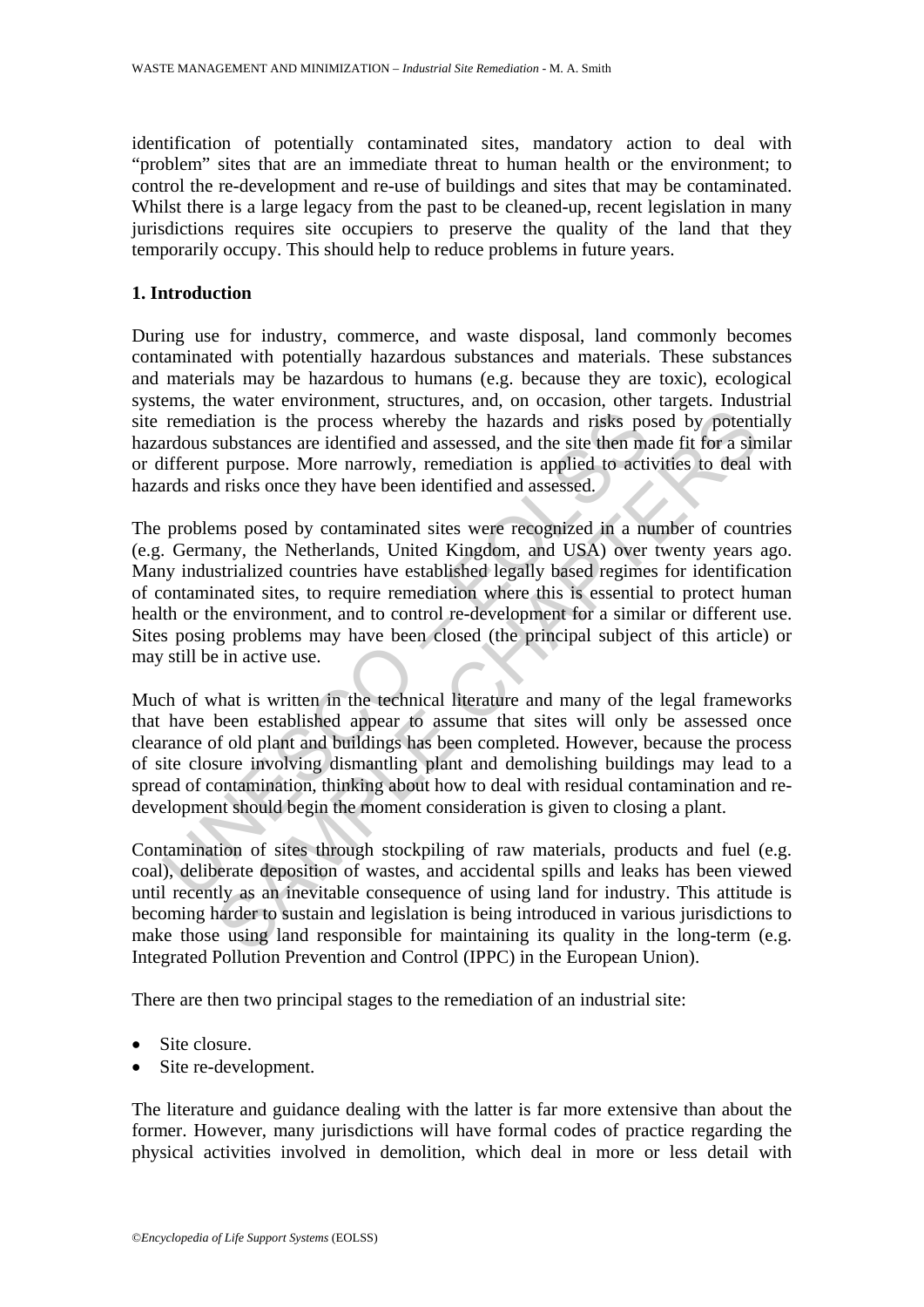potential chemical and other forms of contamination, and the way it may affect the demolition process.

In some cases closure of an industrial operation will be followed by re-use of the buildings (sometimes the plant itself) for another industrial use. In addition, in many urban areas there is a trend towards the conversion of former industrial and commercial buildings for residential occupation. There will remain a need in such instances to properly investigate and assess buildings; and to carry out any necessary remedial or protective works before re-use in this way.

Two distinct philosophies have emerged during the past twenty years concerning the remediation of contaminated sites. The one was characterized as making land fit for any future purpose (multi-functional) whilst the other was characterized as making land fit for the current or intended immediate use (fit for purpose). In practice there has been convergence on an intermediate position in most jurisdictions.

the current or intended immediate use (fit for purpose). In pract<br>vergence on an intermediate position in most jurisdictions.<br>as been recognized that it is not always technically possible<br>tionality, certainly not except at rent or intended immediate use (fit for purpose). In practice there has the communited transform in most jurisdictions.<br>
In practice there has the on an intermediate position in most jurisdictions.<br>
In recognized that it i It has been recognized that it is not always technically possible to achieve multifunctionality, certainly not except at excessive cost, and also that it does not always make sense where there is a regional wide pollution problem affecting many contiguous sites. The fit for purpose approach, whilst satisfying regulators and developers does not always satisfy investors or those who are to live on the land. Nor may it be regarded by some as fully "sustainable" as it leaves potential problems to be dealt with again by future generations.

Since the early 1970s there has been extensive international collaboration between countries at official levels on all aspects of contaminated land including policy formulation, site investigation, risk assessment, and remediation of contaminated land and groundwater particularly in Europe and North America. In addition, organizations such as the International Organization for Standardization (ISO), and the UN Food and Agriculture Organization have become involved.

## **2. Contamination and Pollution**

A distinction is made in this article between "contamination" and "pollution". Put simply, contamination is the presence in the environment of a (potentially hazardous) substance or agent as a result of human activity. No judgment is implied by the term as to whether the contamination is causing or is likely to cause harm to humans or some other target. This judgment can only be made following proper investigation and assessment. Following this it may then be possible to say that a contaminant or contaminants are present in sufficient concentration or quantity as to cause harm or to be very likely to cause harm to one or more identified targets, i.e. the land, water or building etc. is "polluted". Given the definitions above, there can be no such thing as "natural contamination" only "naturally elevated concentrations of potentially harmful substances".

This useful distinction between contamination and pollution was first made in the United Kingdom about twenty years ago although this distinction is not always maintained in either formal guidance literature or legislative provisions.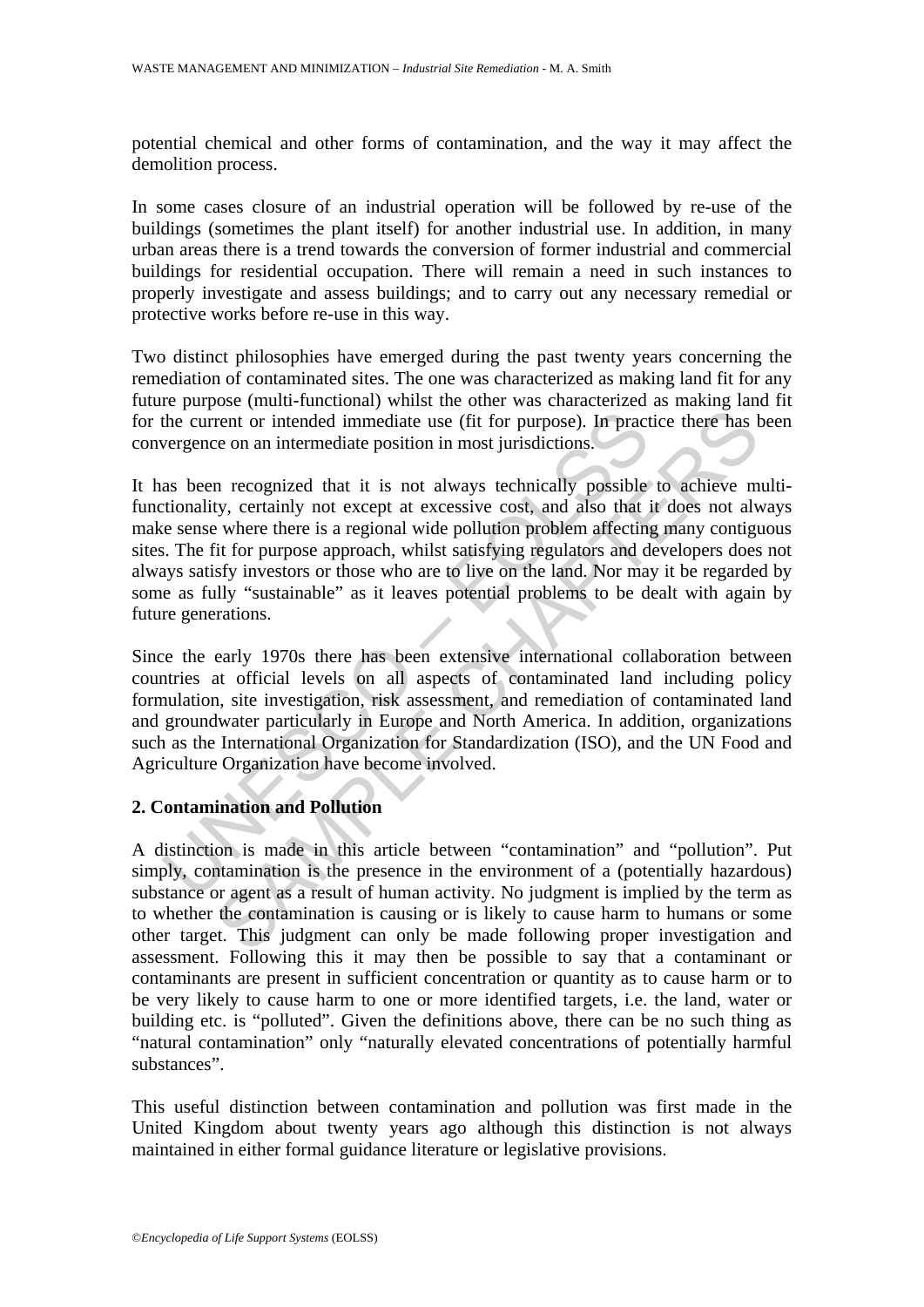Contamination may be chemical, radiochemical or biological (e.g. pathogenic organisms such as anthrax spores), and is often taken to embrace hazards from combustibility of fill materials and volume instability of some metallurgical slags. Hazards may be to humans, animals (wild and domesticated), plants (natural and cultivated), the water environment, ecosystems (macro- and micro-), buildings, and other structures and economic resources.

All land used for industry, commerce or waste disposal should be regarded as suspect. Land surrounding industrial premises may also become contaminated, for example due to aerial deposition and migration of contaminated groundwater. Much urban land in general is also contaminated due to aerial deposition, flaking of lead paints and galvanized metals, and domestic activities such as putting soot and coal ash in gardens. Some agricultural land may be contaminated due to over-use of agrochemicals and use of wastes such as sewage sludge.

## **3. Overall Approach**

variates such as sewage sludge.<br>
verall Approach<br>
there dealing with the site closure phase or subsequent re-develt<br>
orach required is similar and can be characterized as one of "ris<br>
ild be noted that terminology is not i The set of the set of the set of the measures (i.e. remediate the set of the set of the set of the set of the set of the sequired is similar and can be characterized as one of "risk management the overquired is similar and Whether dealing with the site closure phase or subsequent re-development the overall approach required is similar and can be characterized as one of "risk management" (it should be noted that terminology is not internationally standardized and that such terms as "risk management" may be used differently in different contexts).

The essential stages are:

- Recognition that contamination is a potential problem, and that there is a need for a planned and systematic approach to site closure, and/or re-development.
- Identification from documentary sources etc. of potential contaminants and the hazards associated with them (Hazard Identification).
- Investigation to determine what is present, where it is, and how much there is.
- Determination of whether any contamination that is present "matters" and if so what should be done about it (Hazard Assessment, Risk Estimation, and Risk Evaluation).
- Implementation of decontamination, protective or other measures (i.e. remediation) to make the buildings and/or site fit for re-use.

TO ACCESS ALL THE **17 PAGES** OF THIS CHAPTER, Visit: [http://www.eolss.net/Eolss-sampleAllChapter.aspx](https://www.eolss.net/ebooklib/sc_cart.aspx?File=E4-13-05-05)

### **Bibliography**

- - -

Anon. (1996). *Soil Screening Guidance: Technical Background Document* Washington DC: US Environmental Protection Agency EPA/540/R–95/128.